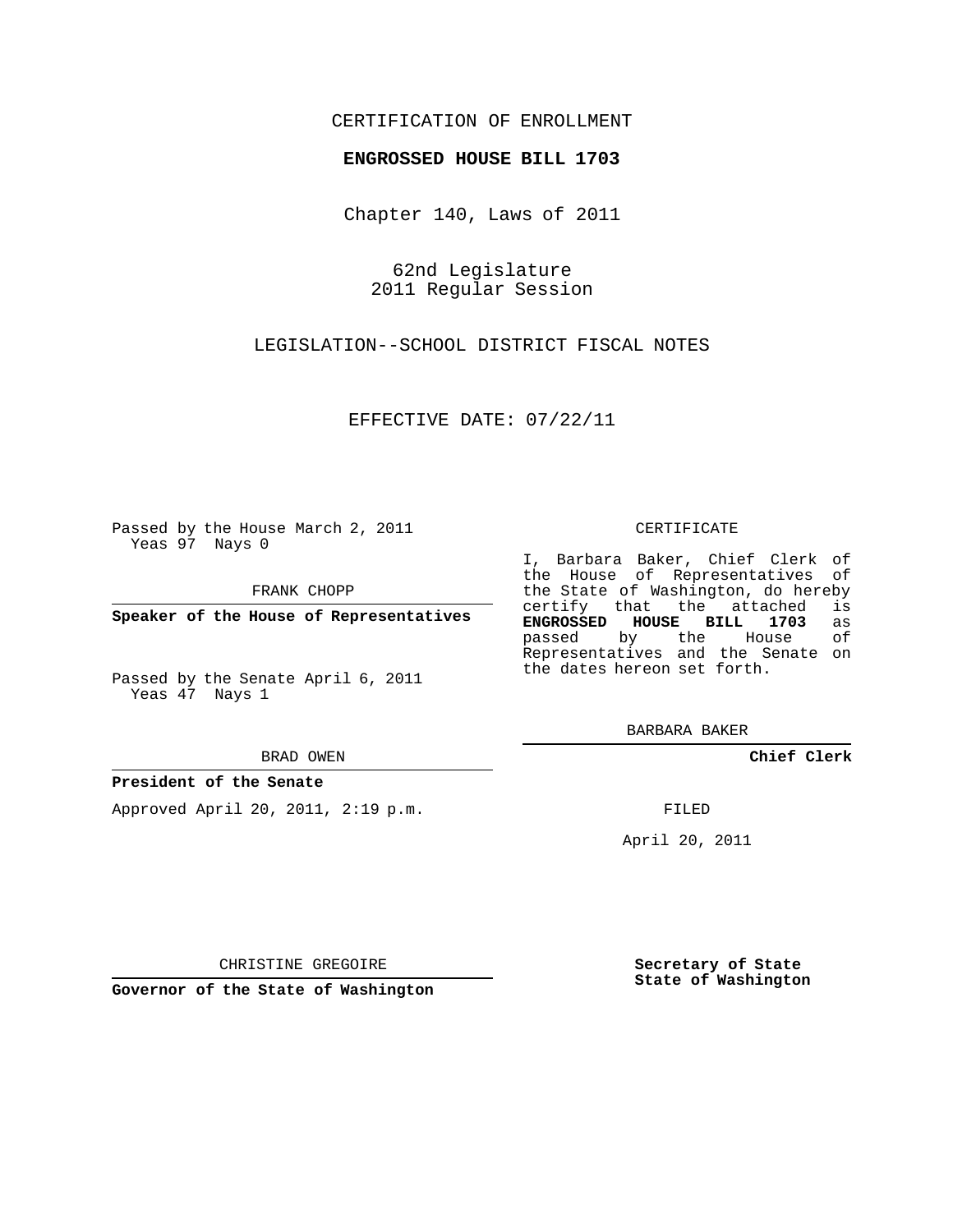# **ENGROSSED HOUSE BILL 1703** \_\_\_\_\_\_\_\_\_\_\_\_\_\_\_\_\_\_\_\_\_\_\_\_\_\_\_\_\_\_\_\_\_\_\_\_\_\_\_\_\_\_\_\_\_

\_\_\_\_\_\_\_\_\_\_\_\_\_\_\_\_\_\_\_\_\_\_\_\_\_\_\_\_\_\_\_\_\_\_\_\_\_\_\_\_\_\_\_\_\_

Passed Legislature - 2011 Regular Session

**State of Washington 62nd Legislature 2011 Regular Session**

**By** Representatives Dammeier, Haigh, Anderson, Probst, Parker, Alexander, Zeiger, and Smith

Read first time 01/31/11. Referred to Committee on Education Appropriations & Oversight.

 AN ACT Relating to fiscal notes for legislation that uniquely affects school districts; amending RCW 43.88A.020 and 43.132.020; and adding a new section to chapter 28A.300 RCW.

BE IT ENACTED BY THE LEGISLATURE OF THE STATE OF WASHINGTON:

 **Sec. 1.** RCW 43.88A.020 and 2008 c 1 s 3 are each amended to read as follows:

 The office of financial management shall, in cooperation with appropriate legislative committees and legislative staff, establish a procedure for the provision of fiscal notes on the expected impact of bills and resolutions which increase or decrease or tend to increase or decrease state government revenues or expenditures. Such fiscal notes shall indicate by fiscal year the impact for the remainder of the biennium in which the bill or resolution will first take effect as well as a cumulative forecast of the fiscal impact for the succeeding four fiscal years. Fiscal notes shall separately identify the fiscal impacts on the operating and capital budgets. Estimates of fiscal impacts shall be calculated using the procedures contained in the fiscal note instructions issued by the office of financial management.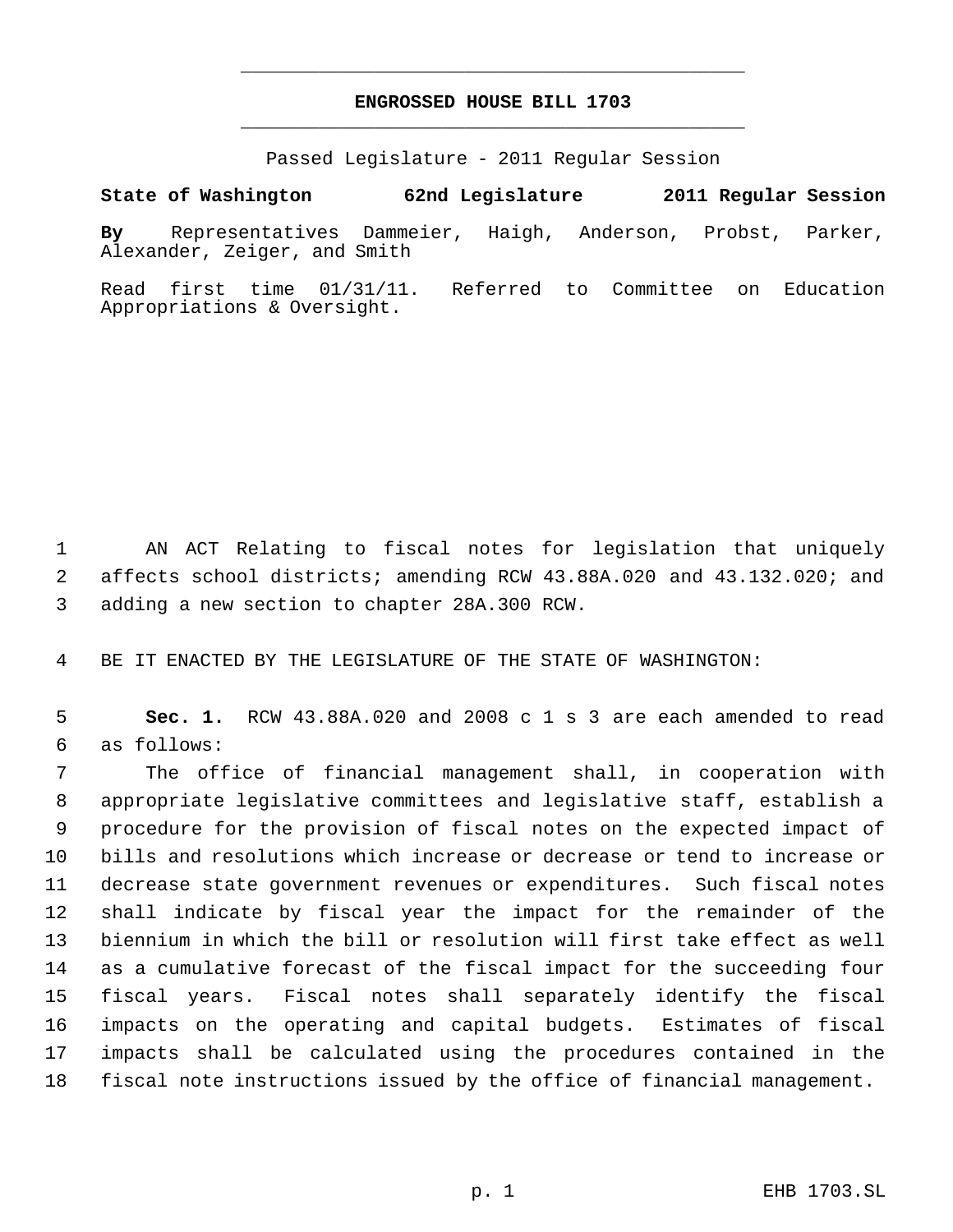In establishing the fiscal impact called for pursuant to this chapter, the office of financial management shall coordinate the development of fiscal notes with all state agencies affected.

 The preparation and dissemination of the ongoing cost projections and other requirements of RCW 43.135.031 for bills increasing taxes or fees shall take precedence over fiscal notes.

 For proposed legislation that uniquely affects school districts, in 8 addition to any fiscal note prepared under this chapter, a school 9 district fiscal note must be prepared under the process established in section 3 of this act.

 **Sec. 2.** RCW 43.132.020 and 2000 c 182 s 2 are each amended to read as follows:

 The director of financial management or the director's designee shall, in cooperation with appropriate legislative committees and legislative staff, establish a mechanism for the determination of the fiscal impact of proposed legislation which if enacted into law would directly or indirectly increase or decrease revenues received or expenditures incurred by counties, cities, towns, or any other units of 19 local government. For purposes of this section, "unit of local government" includes school districts to the extent that the proposed legislation affects school districts in the same manner as it affects other units of local government. Where proposed legislation uniquely 23 affects school districts, a school district fiscal note must be prepared under the process established in section 3 of this act. The office of financial management shall, when requested by a member of the state legislature, report in writing as to such fiscal impact and said report shall be known as a "fiscal note".

 Such fiscal notes shall indicate by fiscal year the total impact on the local governments involved for the first two years the legislation would be in effect and also a cumulative six year forecast of the fiscal impact. Where feasible and applicable, the fiscal note also shall indicate the fiscal impact on each individual county or on a representative sampling of cities, towns, or other units of local government.

 A fiscal note as defined in this section shall be provided only upon request of any member of the state legislature. A request for a fiscal note on legislation shall be considered to be a continuing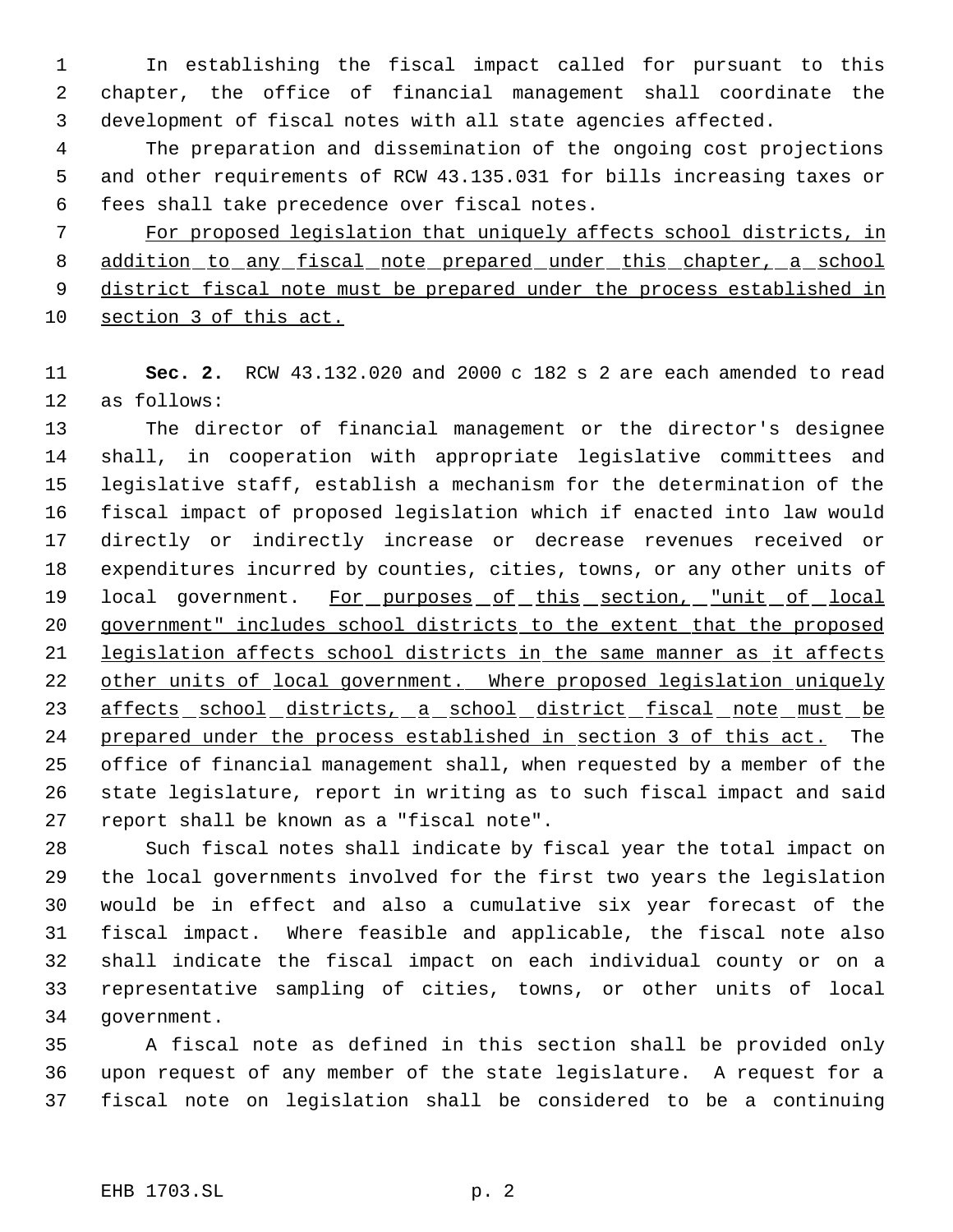request for a fiscal note on any formal alteration of the legislation in the form of amendments to the legislation that are adopted by a committee or a house of the legislature or a substitute version of such legislation that is adopted by a committee and preparation of the fiscal note on the prior version of the legislation shall stop, unless the legislator requesting the fiscal note specifies otherwise or the altered version is first adopted or enacted in the last week of a legislative session.

 Fiscal notes shall be completed within one week of the request unless a longer time period is allowed by the requesting legislator. In the event a fiscal note has not been completed within one week of a request, a daily report shall be prepared for the requesting legislator by the director of financial management which report summarizes the progress in preparing the fiscal note. If the request is referred to 15 the director of ((community, -trade, -and -economic -development)) 16 commerce, the daily report shall also include the date and time such referral was made.

 NEW SECTION. **Sec. 3.** A new section is added to chapter 28A.300 RCW to read as follows:

 (1) The office of the superintendent of public instruction shall, where it is practicable to do so within available resources, prepare school district fiscal notes on proposed legislation that increases or decreases, or tends to increase or decrease, school district revenues or expenditures in a manner that uniquely affects school districts. Proposed legislation that uniquely affects school districts includes, but is not limited to, legislation that affects school districts' responsibilities as providers of educational services under this title, as employers under chapter 41.59 RCW, or as excess levy taxing authorities under RCW 84.52.053 and 84.52.0531, but excludes proposed legislation that affects school districts only in the same manner that it affects other units of local government.

 (2) Where practicable, the school district fiscal note shall show the fiscal impact of the proposed legislation on each school district. Where it is not practicable to do so, the school district fiscal note shall show the effect of the legislation on a range of representative school districts. The fiscal note must set forth any assumptions that